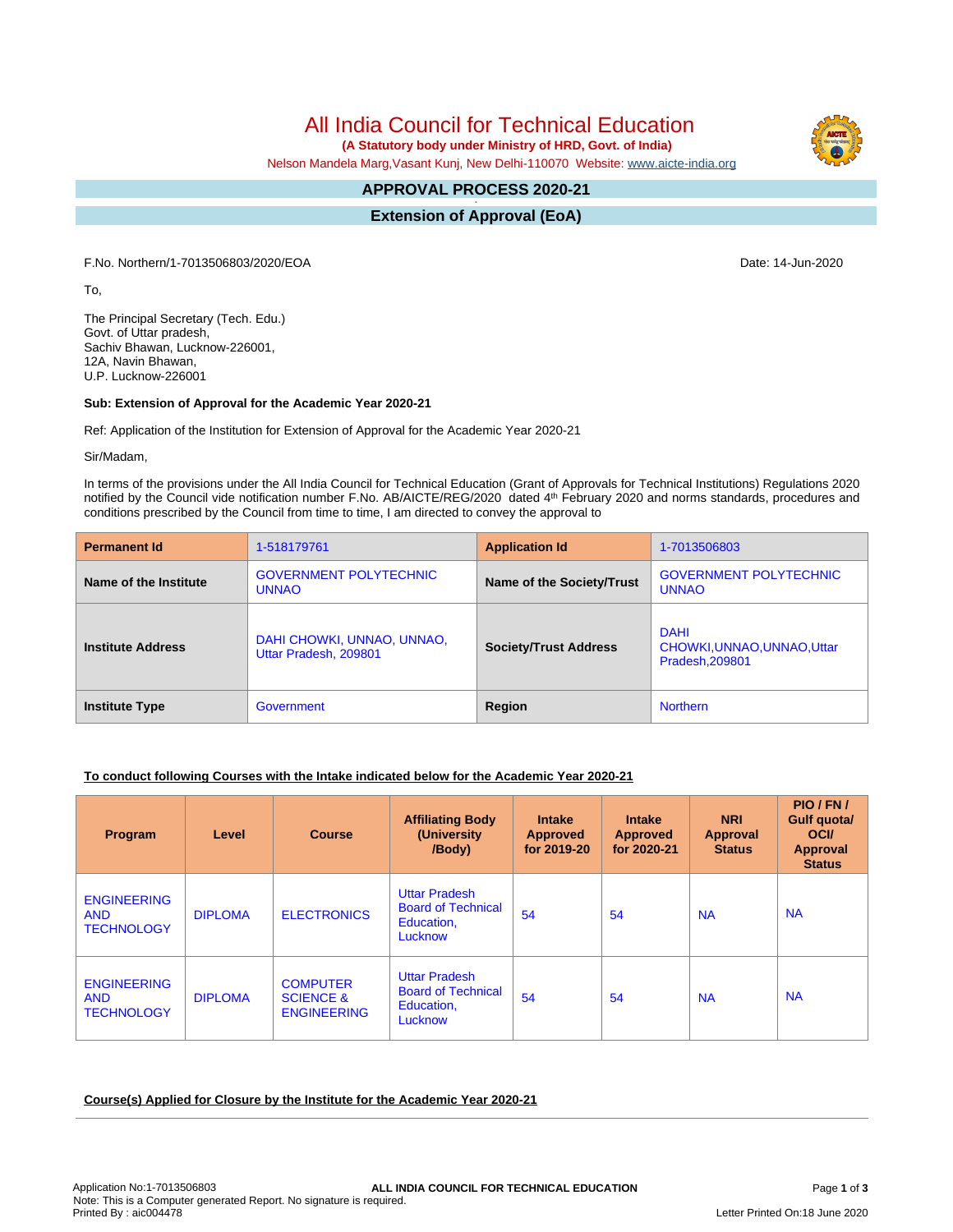| <b>Program</b>                              | Level                                  | <b>Course</b>                                                 | <b>Affiliating Body</b><br>(Univ/Body)                                  | <b>Course Closure Status</b> |
|---------------------------------------------|----------------------------------------|---------------------------------------------------------------|-------------------------------------------------------------------------|------------------------------|
| <b>ENGINEERING AND</b><br><b>TECHNOLOGY</b> | <b>DIPLOMA</b>                         | <b>COMPUTER</b><br><b>APPLICATIONS</b>                        | <b>Uttar Pradesh Board</b><br>of Technical<br><b>Education, Lucknow</b> | Approved                     |
| <b>ENGINEERING AND</b><br><b>TECHNOLOGY</b> | <b>POST GRADUATE</b><br><b>DIPLOMA</b> | <b>COMPUTER</b><br><b>HARDWARE &amp;</b><br><b>NETWORKING</b> | <b>Uttar Pradesh Board</b><br>of Technical<br><b>Education, Lucknow</b> | Approved                     |

\$ Due to non-submission of NOC's from University / Board and / or State Government

## **It is mandatory to comply with all the essential requirements as given in APH 2020-21 (Appendix 6)**

The Institution/ University is having the following deficiencies as per the online application submitted to AICTE and the same shall be complied within Six Months from the date of issue of this EoA

| <b>Deficiencies Noted based on Self Disclosure</b>                            |                   |  |  |
|-------------------------------------------------------------------------------|-------------------|--|--|
| <b>Particulars</b>                                                            | <b>Deficiency</b> |  |  |
| 1. Administrative Area                                                        |                   |  |  |
| <b>Exam Control Office</b>                                                    | Yes               |  |  |
| Office All Inclusive                                                          | Yes               |  |  |
| 2. Amenities Area                                                             |                   |  |  |
| Boys Common Room                                                              | Yes               |  |  |
| Girls Common Room                                                             | Yes               |  |  |
| <b>Stationery Store</b>                                                       | Yes               |  |  |
| 3. Computational Facilities                                                   |                   |  |  |
| Internet Bandwidth                                                            | Yes               |  |  |
| Application S/W                                                               | Yes               |  |  |
| 4. Instructional Area - ENGINEERING AND TECHNOLOGY                            |                   |  |  |
| Seminar Hall                                                                  | Yes               |  |  |
| Laboratory                                                                    | Yes               |  |  |
| 5. Faculty Deficiency                                                         | <b>Yes</b>        |  |  |
| Principal/Director is not Qualified as per AICTE norms                        | Yes               |  |  |
| 6. Instructional Area Common Facilities                                       |                   |  |  |
| Library & Reading Room                                                        | Yes               |  |  |
| 7. Library Facilities                                                         |                   |  |  |
| <b>Titles</b>                                                                 | Yes               |  |  |
| Journals                                                                      | Yes               |  |  |
| Reading Room Seating Capacity                                                 | Yes               |  |  |
| MultiMediaPC                                                                  | Yes               |  |  |
| 8. Other Facilities Deficiency                                                |                   |  |  |
| Rain Water Harvesting                                                         | Yes               |  |  |
| Waste Management and a sustainable Green Campus                               | Yes               |  |  |
| $\bullet$ Discussed as from District sections. Discussed from the first state |                   |  |  |

**\***Please refer Deficiency Report for details